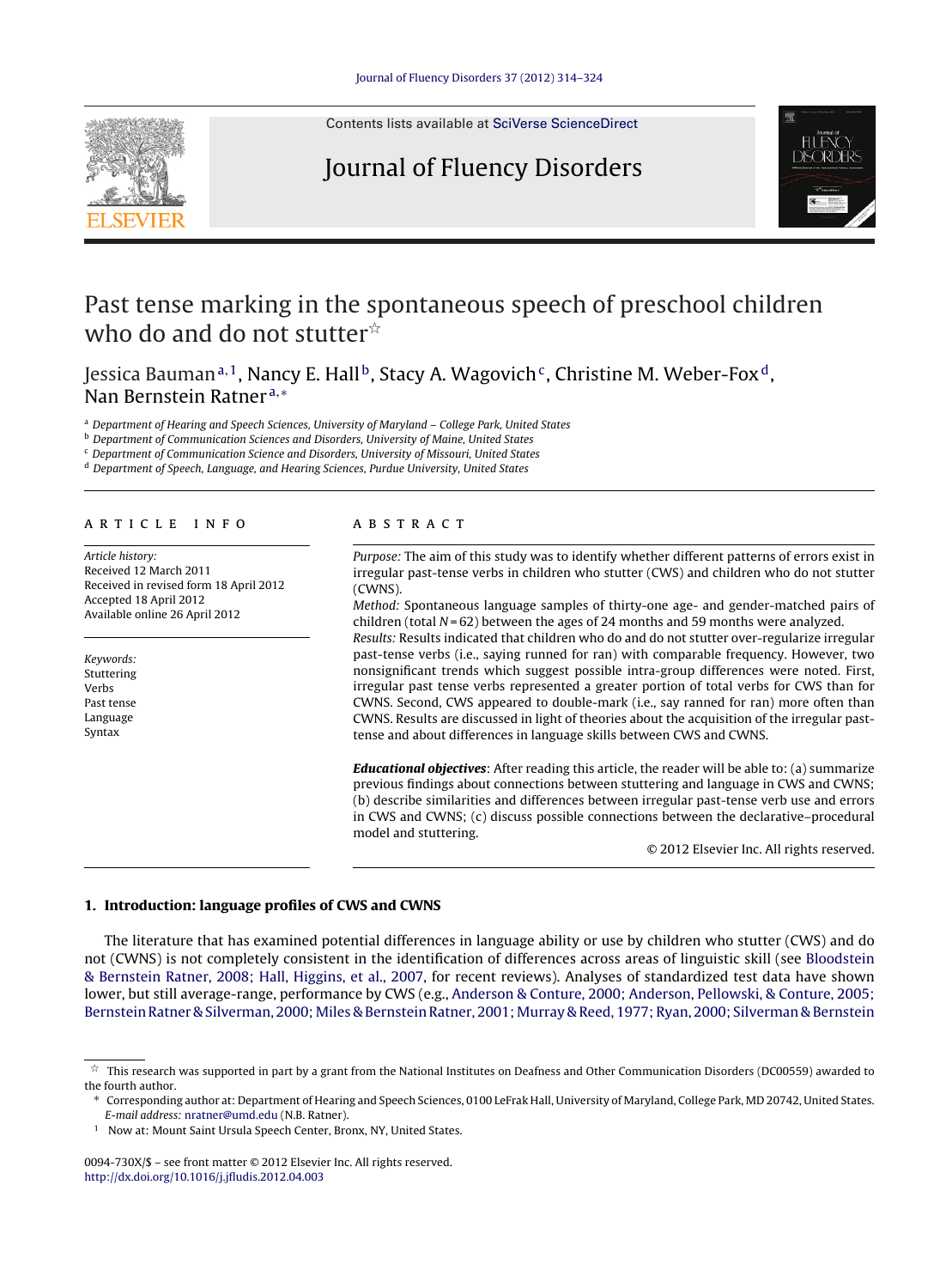[Ratner,](#page-9-0) [2002\),](#page-9-0) or no difference in performance [\(Rommel,](#page-10-0) [Häge,](#page-10-0) [Kalehne,](#page-10-0) [&](#page-10-0) [Johanssen,](#page-10-0) [2000;](#page-10-0) [Watkins](#page-10-0) [&](#page-10-0) [Johnson,](#page-10-0) [2004\).](#page-10-0) Analyses of spontaneous language samples have shown less syntactic complexity among CWS [\(Silverman](#page-10-0) [&](#page-10-0) [Williams,](#page-10-0) [1968;](#page-10-0) [St.](#page-10-0) [Louis](#page-10-0) [&](#page-10-0) [Hinzman,](#page-10-0) [1988\),](#page-10-0) or no difference between groups [\(Kadi-Hanifi](#page-10-0) [&](#page-10-0) [Howell,](#page-10-0) [1992\).](#page-10-0) A separate set of investigations has found CWS to have "dissociations" between standardized test scores that exceed those seen in CWNS [\(Anderson](#page-9-0) et [al.,](#page-9-0) [2005;](#page-9-0) [Coulter,](#page-9-0) [Anderson,](#page-9-0) [&](#page-9-0) [Conture,](#page-9-0) [2009\).](#page-9-0)

Experimental studies of people who stutter across the lifespan tend to show a variety of differences more consistently, including different lexical, semantic and syntactic priming effects [\(Anderson](#page-9-0) [&](#page-9-0) [Conture,](#page-9-0) [2004;](#page-9-0) [Byrd,](#page-9-0) [Conture,](#page-9-0) [&](#page-9-0) [Ohde,](#page-9-0) [2007;](#page-9-0) [Hartfield](#page-9-0) [&](#page-9-0) [Conture,](#page-9-0) [2006;](#page-9-0) [Melnick,](#page-9-0) [Conture,](#page-9-0) [&](#page-9-0) [Ohde,](#page-9-0) [2003;](#page-9-0) [Pellowski](#page-9-0) [&](#page-9-0) [Conture,](#page-9-0) [2005;](#page-9-0) [Savage](#page-9-0) [&](#page-9-0) [Howell,](#page-9-0) [2008\),](#page-9-0) and different neural responses during speech production ([Beal](#page-9-0) et [al.,](#page-9-0) [2011\)](#page-9-0) and to stimuli containing semantic and syntactic violations [\(Cuadrado](#page-9-0) [&](#page-9-0) [Weber-Fox,](#page-9-0) [2003;](#page-9-0) [Weber-Fox](#page-9-0) [&](#page-9-0) [Hampton,](#page-9-0) [2008\).](#page-9-0)

Research that has specifically targeted verbs, which carry the bulk of morphosyntactic information in a sentence [\(Gleitman,](#page-9-0) [Cassidy,](#page-9-0) [Nappa,](#page-9-0) [Papafragou,](#page-9-0) [&](#page-9-0) [Trueswell,](#page-9-0) [2005\),](#page-9-0) seems to more consistently find differences between the language of CWS and CWNS. These differences appear in the frequency of verb use in general, use of specific kinds of verbs, and in indices of organization of verbs in the mental lexicon. For example, CWS have been shown to use fewer verbs per utterance than do CWNS ([St.](#page-10-0) [Louis,](#page-10-0) [Hinzman,](#page-10-0) [&](#page-10-0) [Hull,](#page-10-0) [1985\).](#page-10-0) CWS have also been shown to use significantly fewer verbs overall and fewer different verbs than CWNS ([Wagovich](#page-10-0) [&](#page-10-0) [Bernstein](#page-10-0) [Ratner,](#page-10-0) [2007\)](#page-10-0) and to use fewer copular verbs [\(Pawlowska,](#page-10-0) [Brown,](#page-10-0) [Redden,](#page-10-0) [&](#page-10-0) [Weber-Fox,](#page-10-0) [2008;](#page-10-0) [Wagovich](#page-10-0) [&](#page-10-0) [Bernstein](#page-10-0) [Ratner,](#page-10-0) [2007\).](#page-10-0) With regard to lexical organization, CWS have benefited more on noun-naming tasks from priming with verbs, while CWNS benefit more from priming with other nouns [\(Hartfield](#page-10-0) [&](#page-10-0) [Conture,](#page-10-0) [2006\).](#page-10-0) In spontaneous speech, verb phrase initiations appear to attract more stuttering events than do other sentence constituents [\(Bernstein,](#page-9-0) [1981\).](#page-9-0)

Even in adults who stutter (AWS), research suggests that aspects of verb processing may be atypical when compared to findings from adults with typical fluency. [Cuadrado](#page-9-0) [and](#page-9-0) [Weber-Fox](#page-9-0) [\(2003\)](#page-9-0) found that AWS were less accurate in an online task to judge the grammaticality of visually presented sentences that contained verb agreement errors, and displayed atypical ERP responses. In a follow-up study using naturally spoken sentences, [Weber-Fox](#page-10-0) [and](#page-10-0) [Hampton](#page-10-0) [\(2008\)](#page-10-0) found that in AWS, verb agreement violations elicited biphasic ERP patterns characterized by a negativity (N400) typically elicited by semantic violations, and followed by a positive wave (P600), also known as a 'syntactic positive shift.' In contrast, the ERP patterns elicited in fluent adults were more specific, showing only an N400 for the semantic violation and only a P600 for the verb-agreement violation. Taken as a whole, these findings suggest subtle differences in the production and processing of verbs between CWS and CWNS.

Examination of past-tense inflection, a subtle feature of verb production, of CWS and CWNS might provide additional insight into potential differences in morphosyntactic organization between these two groups. One approach to understanding the mastery of past tense marking that could inform this question is provided by the declarative–procedural model [\(Ullman,](#page-10-0) [2004\),](#page-10-0) which grew in part out of the dual-system model of past-tense formation [\(Pinker,](#page-10-0) [1991,](#page-10-0) in turn building on the work of [Ervin,](#page-9-0) [1964\).](#page-9-0)

The dual-system model posits that individuals retrieve irregular past-tense verbs directly from the lexicon (as frozen word representations), while they create regular past-tense verbs by performing morphosyntactic operations on the lexical entries for the root form. The declarative–procedural model builds on this concept by positing that different neural pathways are associated with lexical retrieval and with morphosyntactic operations, and that this distinction underlies a broader variety of linguistic operations. Specifically, the declarative–procedural model posits that lexical retrieval is served by temporal lobe regions and that morphosyntactic operations are served by frontal lobe regions and basal ganglia circuits.

The experimental work of Ullman et al. (e.g., [Ullman](#page-10-0) [&](#page-10-0) [Gopnik,](#page-10-0) [1999\)](#page-10-0) has provided evidence that the distinction between declarative/lexical memory and procedural/grammatical memory may play a role in distinguishing the language of individuals with specific language impairment (SLI) from those with typical language. Evidence for this distinction includes at least three findings. First, individuals with SLI do not regularize the past-tense forms of nonsense (nonce) verbs whose stems resemble irregular verbs (i.e. crive for drive) as frequently as individuals with typical language do; that is, they rarely produce "crived" when given the prompt, "Today he crives, yesterday he ......". Instead, they seem to attempt to form the past by referencing a similar-sounding irregular lexical item (drove). Thus, individuals with SLI produce nonce past-tense forms that resemble irregular forms (i.e., saying crove for the past-tense of crive) more frequently than individuals with typical language do. Thus, individuals with SLI are less likely than individuals with typical language to attempt to apply a morphosyntactic operation to a nonce verb, and more likely to treat it as a lexical item. Finally, the likelihood of individuals with SLI forming the past-tense form of a real regular verb correctly is in direct relationship with the number of regular-verb neighbors it has (other verbs sharing the same rime), a pattern not seen among individuals with typical language because, of course, mistakes in the regular past-tense are very rare beyond a certain age. That is, individuals with SLI appear to form the past tense based on lexical information, computing what is most "probable" based on their lexical knowledge, whereas individuals with typical language appear to form the past tense by applying morphological affixes directly without any interference from lexical knowledge. Theoretically, this may be because morphosyntactic operations, and the neural circuits underpinning them, are impaired in individuals with SLI, while lexical memory, and the neural circuits underpinning it, is relatively spared.

There are several reasons, following this model, to suspect that CWS might also rely excessively, if not as exclusively as individuals with SLI, on declarative memory circuits rather than procedural ones in performing morphosyntactic operations. First, there may be reason to posit some overlap of stuttering and SLI. Although CWS are not as a rule of thumb also children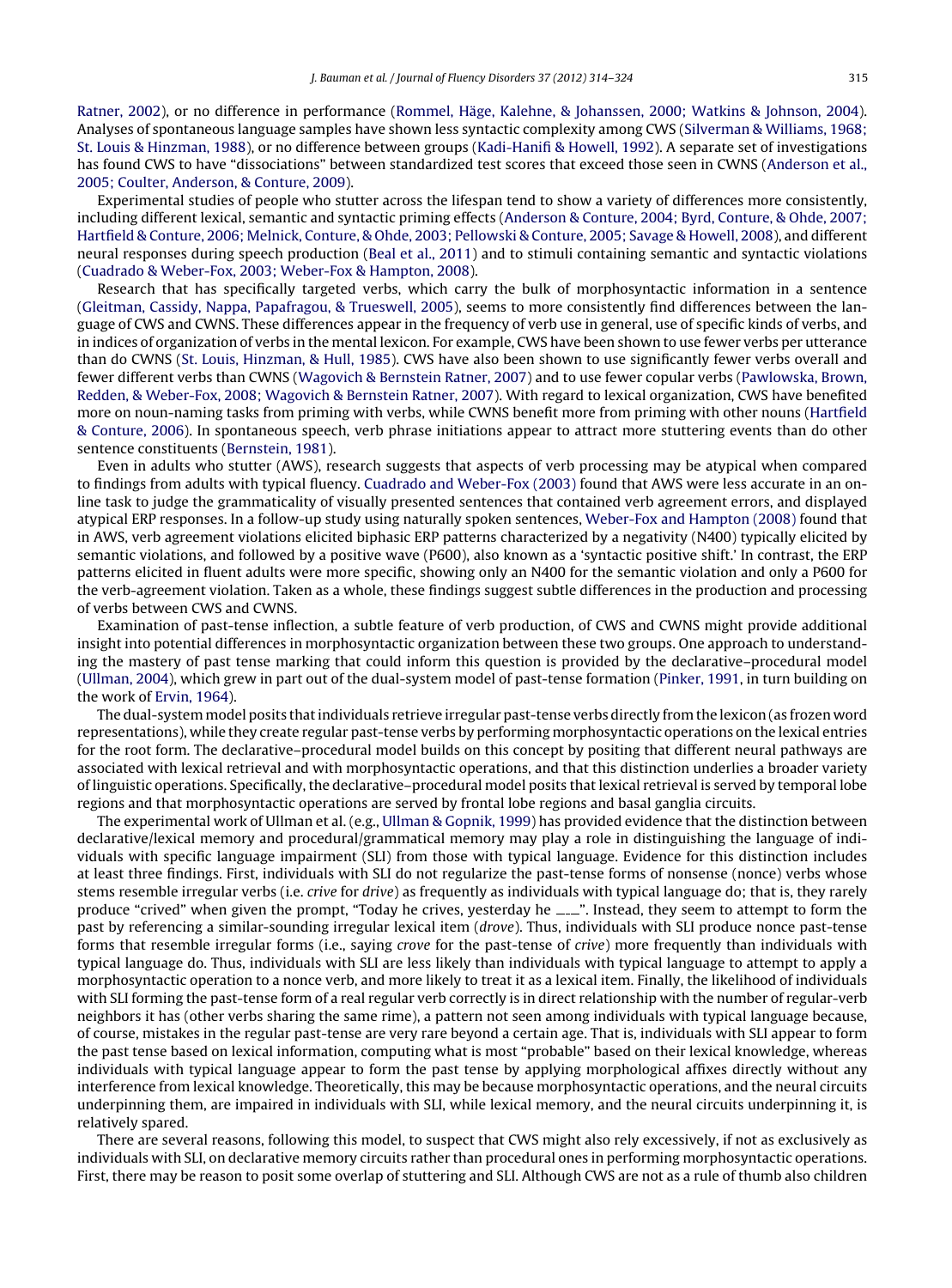with SLI, the presence of clear subsets of children with SLI with stuttering or other fluency disorders, and of CWS with frank language impairments, is clearly documented [\(Arndt](#page-9-0) [&](#page-9-0) [Healey,](#page-9-0) [2001\).](#page-9-0) Additionally, CWS are generally found to have weaker syntactic skills on standardized tests and in experimental research than CWNS, although this does not reach the clinical level of concern associated with SLI (for discussion, see [Ntourou,](#page-10-0) [Conture,](#page-10-0) [&](#page-10-0) [Lipsey,](#page-10-0) [2011\).](#page-10-0) Finally, significant impairment in nonword repetition appears to be present in both children with SLI and in CWS ([Anderson,](#page-9-0) [Wagovich,](#page-9-0) [&](#page-9-0) [Hall,](#page-9-0) [2006;](#page-9-0) [Berman](#page-9-0) [Hakim](#page-9-0) [&](#page-9-0) [Bernstein](#page-9-0) [Ratner,](#page-9-0) [2004\).](#page-9-0)

Second, as outlined above, [Ullman](#page-10-0) [\(2004\)](#page-10-0) has posited that the basal ganglia supports procedural memory and therefore plays a key role in applying morphosyntactic operations. The potential role of basal ganglia abnormalities in the motor component of stuttering has also been promisingly explored ([Alm,](#page-9-0) [2004\),](#page-9-0) leaving open the possibility of a role for these abnormalities to play in any subtle linguistic component, as well. Third, if it is the case that CWS rely more heavily on the lexicon than morphosyntactic operations for forming the past tense, this might explain several subtle differences between CWS and CWNS on lexical priming tasks and in verb use.

With regard to lexical priming tasks, if verbs in particular are over-represented in the lexicons of CWS because of double entries (stems and past-tense forms), this would explain the findings of [Hartfield](#page-10-0) [and](#page-10-0) [Conture](#page-10-0) [\(2006\)](#page-10-0) in their 3–5 year old children; CWS would be expected to benefit more from priming nouns with verbs, rather than other nouns, as is seen with CWNS. In addition, if CWS do have "double entries" for verbs, this may explain findings that CWS show less vocabulary diversity for verbs [\(Silverman](#page-10-0) [&](#page-10-0) [Bernstein](#page-10-0) [Ratner,](#page-10-0) [20022\)](#page-10-0), and use fewer different verbs ([Wagovich](#page-10-0) [&](#page-10-0) [Bernstein](#page-10-0) [Ratner,](#page-10-0) [2007\).](#page-10-0)

Finally, as noted, there is evidence from neurocognitive studies of adults that decreased ease of semantic integration (larger amplitude N400) and syntactic repair processes (larger amplitude P600) are concurrently activated inAWS to a degree not observed in adults who do not stutter ([Weber-Fox](#page-10-0) [&](#page-10-0) [Hampton,](#page-10-0) [2008\).](#page-10-0) Specifically, among mosttypical individuals who do not stutter, hearing a semantically implausible utterance selectively activates a particular event-related brain potential(ERP), called the N400, thought to index ease of lexical integration [\(Kutas](#page-10-0) [&](#page-10-0) [Federmeier,](#page-10-0) [2011\).](#page-10-0) ERPs reveal electrical activity in the brain time-locked to stimulus processing. Similarly, hearing a syntactically implausible utterance often selectively activates another kind of brain wave, called the P600, thought to index syntactic repair for recovering the meaning of the sentence [\(Gouvea,](#page-9-0) [Phillips,](#page-9-0) [Kazanina,](#page-9-0) [&](#page-9-0) [Poeppel,](#page-9-0) [2010\).](#page-9-0) AWS, however, showed a pattern in which hearing either kind of implausible utterance activated both ERP components resulting in a biphasic pattern; that is, syntactic/procedural processing seemed to activate decreased ease of lexical integration and declarative knowledge for AWS, while semantic processing seemed to also activate syntactic repair post-lexical processes.

Ifthe declarative–procedural model can be applied to CWS this way,then CWS might be expected to demonstrate different profiles of irregular past-tense verb formation than CWNS. Little other research has addressed the question of tense-marking in CWS before. Although Bajaj (2007) found no significant difference between CWS and CWNS on measures of tense-marking accuracy, his analysis included present tense third person marking and obligatory use of auxiliary "be" and "do", in addition to the past tense, perhaps blurring any observable difference in past-tense formation alone. [Watkins,](#page-10-0) [Yairi,](#page-10-0) [and](#page-10-0) [Ambrose](#page-10-0) [\(1999\)](#page-10-0) compared the accuracy of a small list of morphemes between persistent and recovered CWS at ages 3 years, 4 years, and 5 years, and found no significant differences between the groups or between either group and normative expectations, although it is interesting to note, in light of the ideas presented here, that the only behavior without enough instances to analyze was use of regular past-tense (-ed) in the youngest group of persistent CWS.

Because this kind of analysis has not been frequently employed, other differences besides the one posited here might also be expected to arise. These could include CWS' and CWNS' relative frequency of use of regular and irregular forms, or differing frequencies of different kinds of over-regularization, such as double marking (droved for drove) or use of the incorrect irregular form (a vowel change such as thunk for think instead of a full stem change as in thought).

Finally, given hypotheses raised by the dual-system and declarative procedural models, do very young CWS and CWNS differ in their over-regularization of irregular past-tense verbs? Although over-regularizations are sporadically produced by speakers throughout the lifespan as speech errors, the most frequent age range for observing them is in children through age five [\(Hartshorne](#page-10-0) [&](#page-10-0) [Ullman,](#page-10-0) [2006\).](#page-10-0) Thus, we examine this behavior in the youngest cohorts of CWS available for analysis. Are there other differences in past-tense usage? The hypothesis is that CWS will over-regularize less often than CWNS because they may rely more heavily on lexical retrieval than morphosyntactic operations, potentially due to hypothesized basal ganglia abnormalities.

## **2. Methods**

#### 2.1. Participants

Because past-tense errors are rare in spontaneous language data, even from young children, we sought to combine data from as many comparable subjects as possible. The study to be described here is the first, to our knowledge, to utilize data-sharing from multiple sites to answer a question about language abilities of children who stutter.

<sup>2</sup> Silverman now published as Wagovich.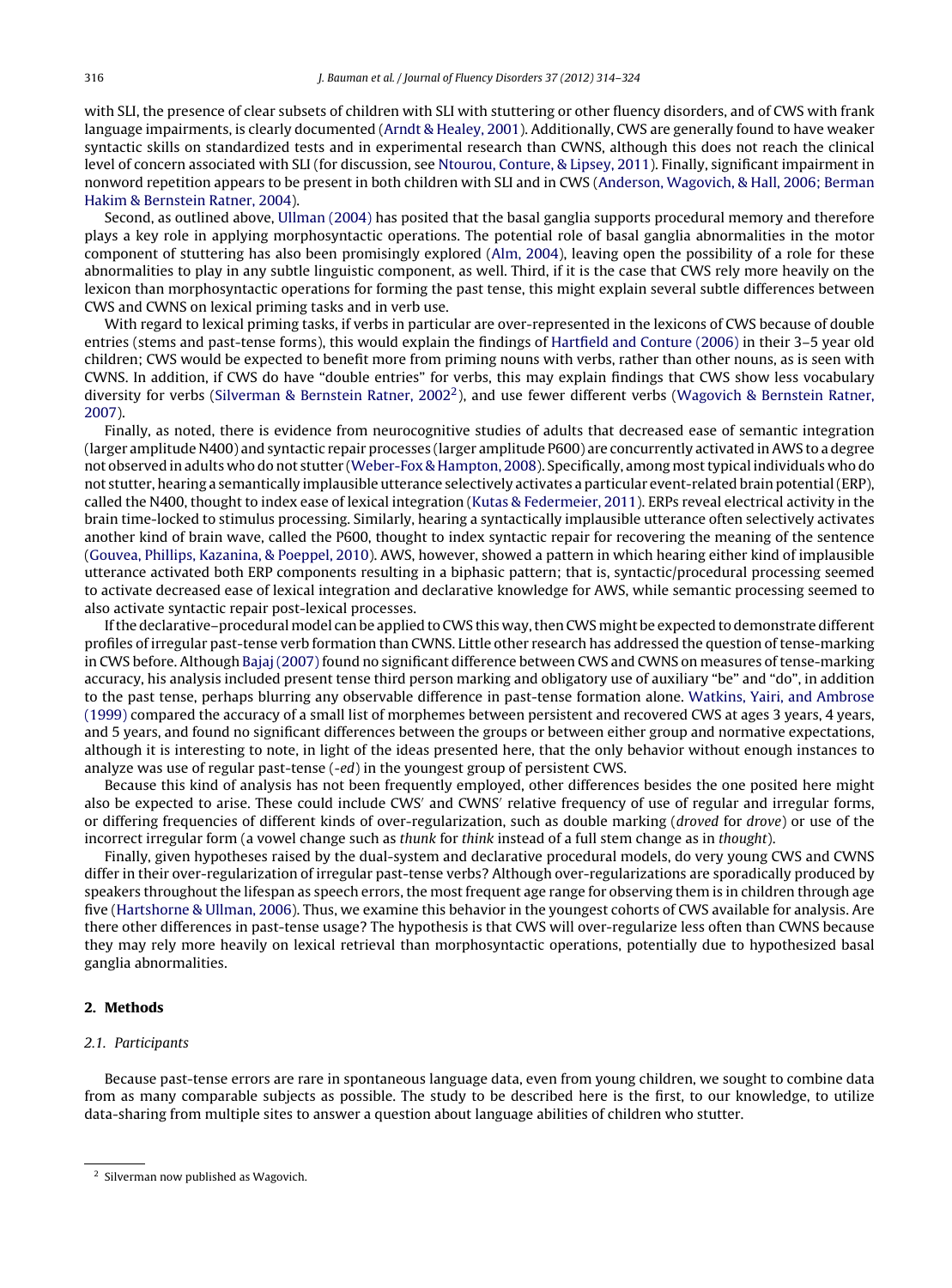| Table 1 |                                             |  |
|---------|---------------------------------------------|--|
|         | Participant characteristics across studies. |  |

| Study                                                                                   | No. of<br>pairs | No. of male<br>pairs | No. of<br>female<br>pairs | Age range      | CWS' time since<br>onset            | CWS <sup>'</sup> severity                                          | SES data                                                                                              |
|-----------------------------------------------------------------------------------------|-----------------|----------------------|---------------------------|----------------|-------------------------------------|--------------------------------------------------------------------|-------------------------------------------------------------------------------------------------------|
| Bernstein Ratner and<br>Silverman (2000)                                                | 14              | 12                   | 2                         | 28-48 mos.     | Average: 2.53 mos:<br>$max. 4$ mos. | Average stuttering<br>frequency: 9.5%                              | Matched for years of<br>maternal education                                                            |
| Hall et al. (2007a,b);<br><b>Wagovich and Hall</b><br>(2007); Wagovich et al.<br>(2009) | 5               | 3                    | 2                         | $25 - 44$ mos. | Average: 5 mos;<br>$max.8$ mos.     | Minimum stuttering<br>frequency: 3%;<br>mild-to-moderate<br>rating | Not matched for years<br>of maternal education:<br>all mothers had<br>completed at least<br>secondary |
| Pawlowska et al.<br>(2008)                                                              | 12              | 7                    | 5                         | $49 - 59$ mos. |                                     | Minimum stuttering<br>frequency: 3%;<br>mild-to-moderate<br>rating | Most pairs matched<br>within 4 years of<br>maternal education                                         |

Data from sixty-two child participants were considered in this investigation. Data were derived by combining data from several previous investigations. Participating children include four samples, reported in (a) Bernstein Ratner and Silverman (2000) and [Silverman](#page-10-0) [and](#page-10-0) [Bernstein](#page-10-0) [Ratner](#page-10-0) [\(2002\);](#page-10-0) (b) [Pawlowska](#page-10-0) et [al.](#page-10-0) [\(2008\);](#page-10-0) (c) [Wagovich,](#page-10-0) [Hall,](#page-10-0) [and](#page-10-0) [Clifford,](#page-10-0) [\(2009\)](#page-10-0) and [Wagovich](#page-10-0) [and](#page-10-0) [Hall](#page-10-0) [\(2007\);](#page-10-0) and (d) [Hall,](#page-10-0) [Wagovich,](#page-10-0) et [al.](#page-10-0) [\(2007\).](#page-10-0)

Pairs of children were matched by gender and by age (within 3 months), leading to 21 male and 10 female pairs of children. CWS were on average 41 months old, with an age range of 25–59 months. CWNS also had an average age of 41 months, with an age range of 27–59 months. Stuttering was the only speech or language issue noted for all participants. Twenty-five of the 31 pairs were matched for maternal education. For the remaining children, maternal educational status was unknown.

Children in each study received additional language testing, including tests of expressive and receptive vocabulary (Expressive One-Word Vocabulary Test, [Gardner,](#page-9-0) [2000;](#page-9-0) Receptive One-Word Vocabulary Test, [Brownell,](#page-9-0) [2000;](#page-9-0) Peabody Picture Vocabulary Test, [Dunn,](#page-9-0) [Dunn,](#page-9-0) [Robertson,](#page-9-0) [&](#page-9-0) [Eisenberg,](#page-9-0) [1981\);](#page-9-0) and other tests administered to both CWS and CWNS in the individual studies. Given the original working hypotheses of the individual studies that contributed to this post hoc analysis, children with frank diagnoses of concomitant language impairment were excluded from these studies and our post hoc analyses. Brief subject details are provided in Table 1. For further details on the children whose language samples were analyzed in this study, consult the original study publications.

#### 2.2. Sampling

Conversational language samples had been obtained from all children in a variety of quiet locations, including laboratory and home settings, with either toys or books available to facilitate conversation. The majority of samples were elicited with a parent as the child's conversational partner; depending on the source study, conversation in some cases was elicited by a clinician.

Conversations were video- and audio-recorded, then transcribed according to either CHAT [\(MacWhinney,](#page-10-0) [2000\)](#page-10-0) or SALT [\(Miller](#page-10-0) [&](#page-10-0) [Iglesias,](#page-10-0) [2008\)](#page-10-0) protocols. Full transcripts, on which reliability checks were made during the original studies, were available for analysis. SALT transcripts were converted to CHAT for unified lexical analyses.

#### 2.3. Irregular past-tense errors

All utterances were inspected for verb use, and frequency counts of all lexical items were printed using the CLAN freq utility. Irregular past-tense verbs in each child's scored utterances were recorded in a spreadsheet. Past-tense forms of copular and auxiliary be (i.e., was, were) were excluded. Only the first use of each verb was recorded for each child's sample. The exception to this was if a child produced two different iterations of the same verb in a sample (such as using both "falled" and "fell"); in that case, each form was recorded once, because they represent different strategies of producing the target word. Double-marked forms such as broked were flagged for later analysis as they indicate a somewhat different kind of error than full over-regularization. Because there was a relatively small total number of past-tense forms in the 62 samples, and because some children did not use any irregular past-tense verbs, the groups' data were summed as total irregular-correct and total irregular-incorrect (including partially incorrect forms). A Fisher exact test was used to compare the four resulting data points.

An attempt was made to analyze errors in the groups' use of the regular past-tense, because the declarative–procedural model suggests there could be differences in this as well if CWS employ a different set of strategies in creating past tense forms. These errors, however, present real challenges for analysis. First, while errors in the irregular past-tense are generally obvious in a transcript, errors in the regular past-tense are not. If a child says "I eated" instead of "I ate", it is clear what has happened; namely, the child has applied a morphological rule where a simple lexical item should have been retrieved. If, however, the child says "I bake", it is not always clear that the child has failed to apply a morphological rule; the child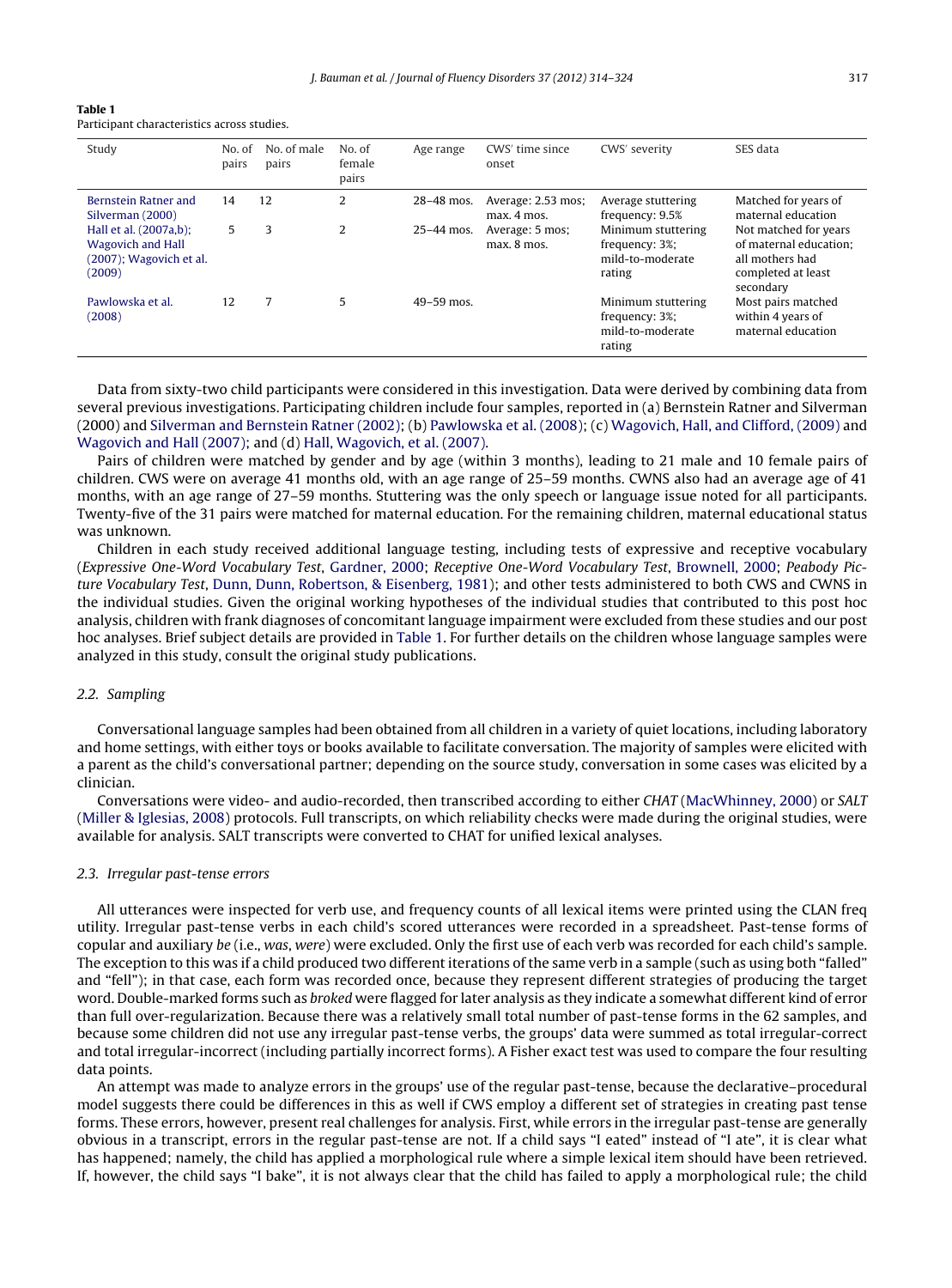

**Fig. 1.** CWS irregular past-tense correctness.

may instead have shifted the temporal context of the conversation. Contextual information often helps to resolve this issue, but it does not always do so clearly. Second, errors in the regular past tense in which -ed is not omitted but in which the child "over-irregularizes" (i.e., *I bade for I baked*, from an analogy with *make/made*), while potentially more obvious, are very low frequency and also potentially more likely to be coded by the transcriber as unintelligible words. For these reasons, the present study does not include analyses of regular past-tense errors.

Reliability was performed by having a second coder fully review 25% of all transcripts. Inter-rater agreement for coding of verb forms was 99%.

## **3. Results**

## 3.1. Irregular past-tense errors

As a group, the CWS used 1280 total verbs, 24% of their 5353 total words. Of the verbs, 81 (6.3%) were irregular past-tense verbs. Of these irregular past-tense verbs, 62 (77%) were formed correctly and 19 (23%) were formed incorrectly.

As a group, the CWNS used 1611 verbs, 23% of their 7016 total words. Of the verbs, 74 (4.6%) were irregular past-tense verbs. Of these irregular past-tense verbs, 58 (78%) were formed correctly and 16 (22%) were formed incorrectly. A Fisher exact test comparing correct irregular past-tense forms and incorrect irregular past tense forms for both groups, as displayed in Figs. 1 and 2, fails to reach significance  $(p=1)$ . Fisher exact tests were used for analyses of past-tense verbs because the data fit into a contingency table (CWS vs. CWNS and correct vs. erred) and because sample sizes were small due to the low frequency of the behavior. A Fisher exact test was used instead of a chi-square test because of low cell values of the tested variables ([Siegel,](#page-10-0) [1956\).](#page-10-0)



**Fig. 2.** CWNS irregular past-tense correctness.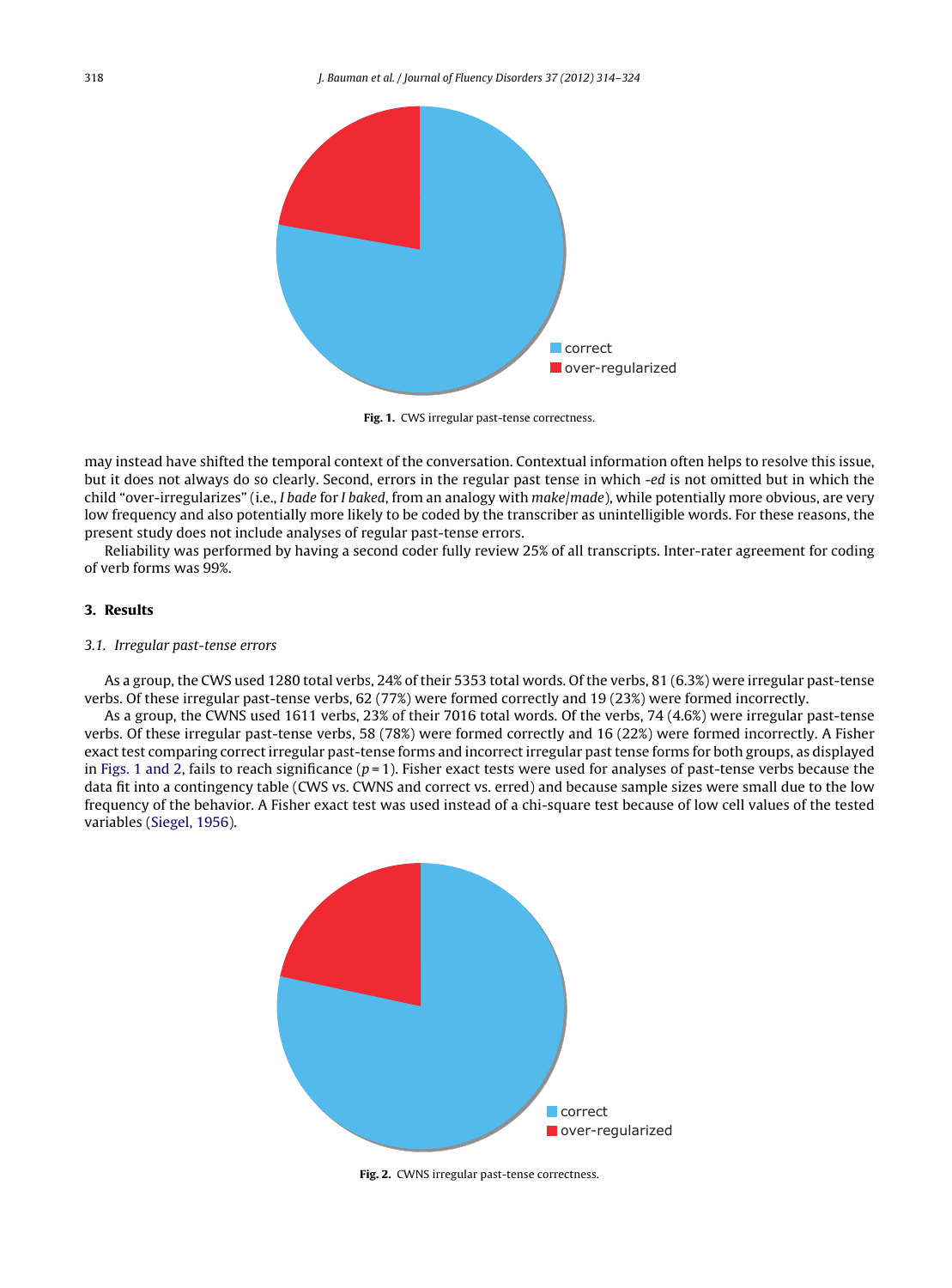

Fig. 3. CWS ratio of double-marked irregular past-tense to other irregular past-tense errors.

A trend of note within the incorrectly marked-forms is that CWS had more instances of double-marking of irregular past-tense forms, including instances with a stem change as well as a final morpheme (i.e., broked), and instances with two final morphemes (i.e., falleded). Of the 19 incorrectly formed irregular past tense forms in CWS' transcripts, 6 (31.5%) were double-marked, with one instance each from three children and three from one child. Of the 16 incorrectly formed irregular past tense verbs in the CWNS' transcripts, 1 (6.25%) was double-marked, meaning that only one CWNS made this sort of error. A Fisher exact test comparing the number of double-marking errors to all other errors (i.e., typical over-regularization) for the two groups, as displayed in Figs. 3 and 4, shows an observable trend, both for number of instances and number of children showing the behavior that does not reach significance ( $p = 0.093$ ).

# 3.2. Irregular past-tense frequency of use

An additional finding of note in reviewing the data was that the two groups (CWS and CWNS) had a comparable number of occurrences of irregular past-tense forms, despite the fact that the CWS provided notably fewer verbs and words than the CWNS. Unique instances of correctly used irregular past-tense forms made up 4.9% of the verbs of CWS (63 out of 1280), but only 3.6% of the verbs of CWNS (58 out of 1611). A Fisher exact test comparing the number of correctly used irregular past-tense verbs with the number of all other verbs for each group, as displayed in [Figs.](#page-6-0) 5 and 6, indicates that the difference approaches but does not reach significance ( $p = 0.08$ ).



**Fig. 4.** CWNS ratio of double-marked irregular past-tense to other irregular past-tense errors.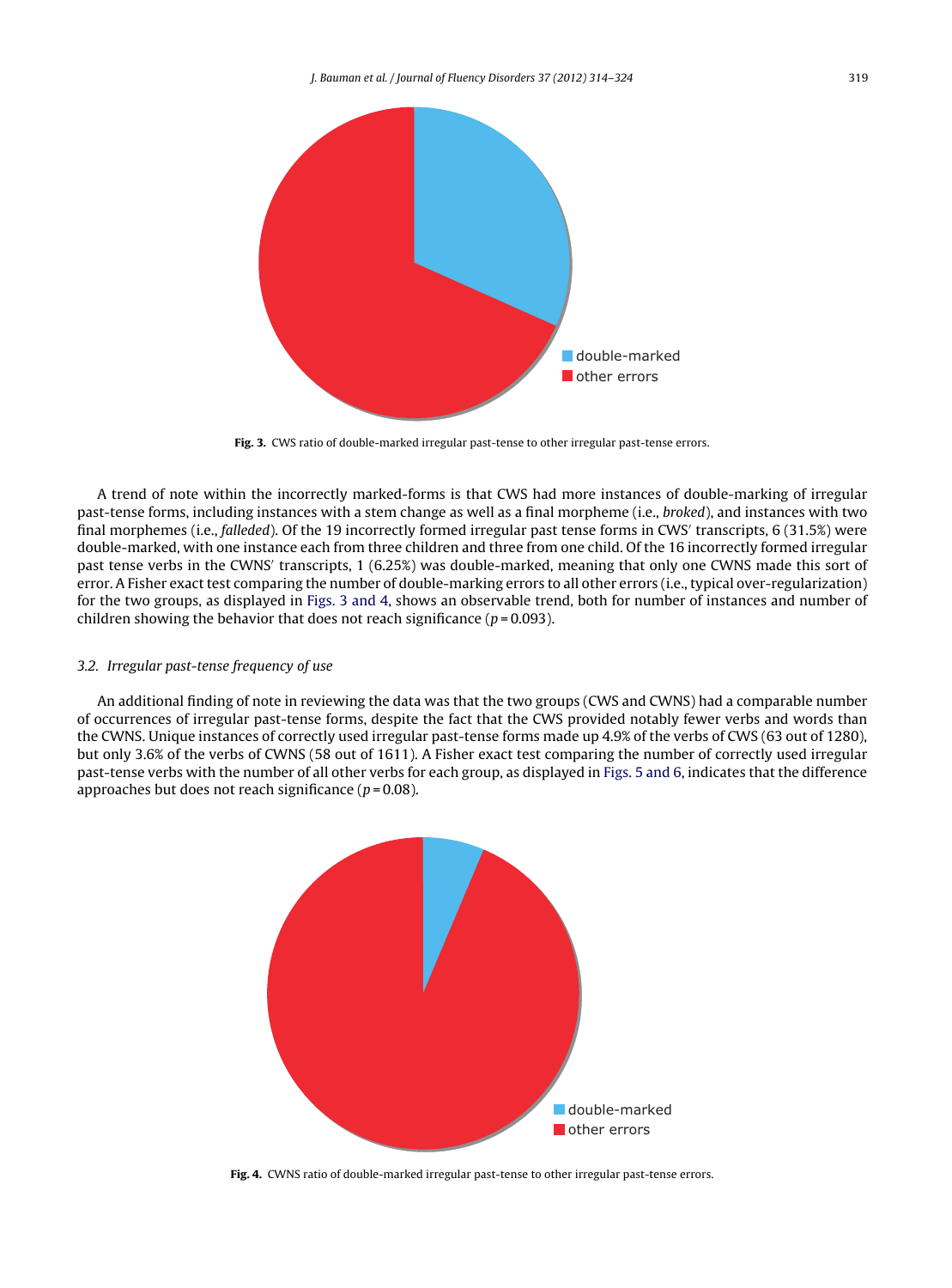<span id="page-6-0"></span>

**Fig. 5.** CWS ratio of correctly used irregular past-tense verbs to all other verbs.



**Fig. 6.** CWNS ratio of correctly used irregular past-tense verbs to all other verbs.

## **4. Conclusions**

#### 4.1. Irregular past-tense errors and frequency of use

Contrary to our hypothesis, CWS do not over-regularize past-tense verbs less frequently than CWNS; there is no statistically significant difference in frequency between the groups in this regard. However, although results did not reach statistical significance, there was a slight trend for CWS to use double-marked irregular past-tense forms more frequently than CWNS. It is suspected that the lack of significance is the result of the extremely low frequency of the behavior, which limited the power of the analysis. Theoretically, double-marking suggests competition between two systems (declarative, lexical memory and procedural, grammatical operations) in placing morphemes. Although confirmation of our hypothesis that verb production is subtly impaired in CWS must await further confirmatory research, if such competition truly is more prevalent among CWS than CWNS, it seems plausible that the increased cognitive activity involved in deciding whether to place a morpheme or use lexical memory to form an irregular past-tense form could reduce overall cognitive efficiency, perhaps contributing to struggle in speech production. Thus, a hypothetical impairment in morphosyntactic skill during the earliest stages of grammatical development in children is not inconsistent with the onset or earliest manifestations of stuttering.

We utilized naturalistic data, which are subject to the children's ease and willingness to use certain past tense forms in conversation. One might predict that on an experimental protocol, such as that of [Ullman](#page-10-0) [and](#page-10-0) [Gopnik](#page-10-0) [\(1999\),](#page-10-0) which assesses individuals' performance on a set of real and nonce irregular and regular past-tense verbs, CWS might stutter more frequently on irregular past-tense forms and/or double-marked error forms than on regular past-tense forms and/or correct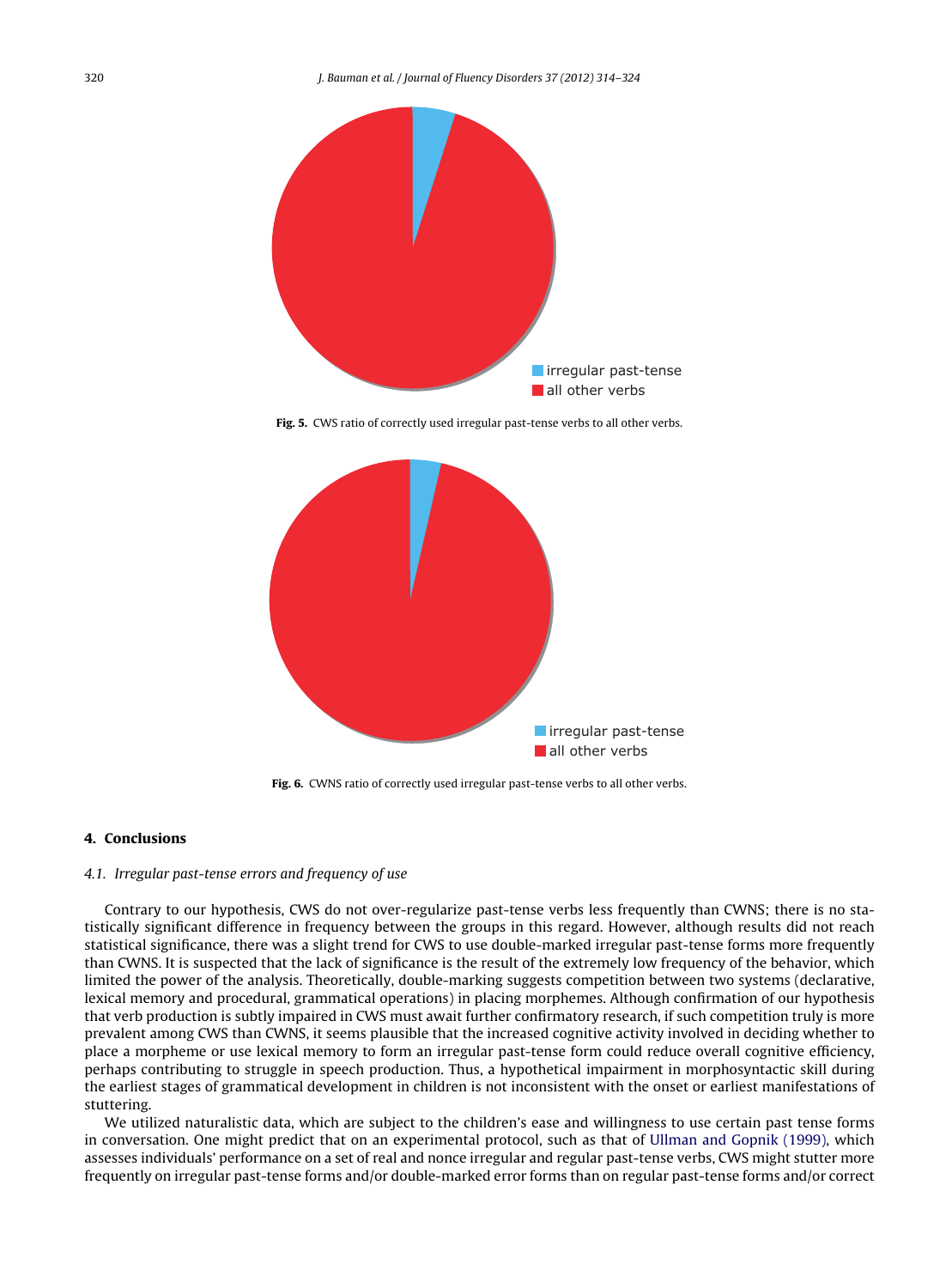forms. Unfortunately, the current set of corpora were not concurrently linked to media in such a way that we could conduct a reliable post hoc analysis of stuttering loci in this way.

In some ways, the relative (if marginal) prevalence of double-marking in the language of CWS compared to CWNS fits better into a potential overall language profile than a relative lack of over-regularization would. Lack of over-regularization is associated with SLI, and although there are reasons to wonder about a connection between the two disorders as discussed above, the language skills of CWS are clearly significantly above those of individuals with SLI. Unlike the potential for dysfunction in procedural memory seen in SLI, the trend seen in this corpus toward double-marking in CWS, if confirmed by future studies of larger corpora, experimental data, and work from languages other than English, is consistent with the hypothesis that both the declarative and procedural memory systems are functional, but improperly delegated to language tasks. This interpretation is further supported by the findings, in AWS, of decreased selectivity for P600 and N400 activation elicited by morphosyntactic errors [\(Weber-Fox](#page-10-0) [&](#page-10-0) [Hampton,](#page-10-0) [2008\).](#page-10-0) Thus, our data, though only suggestive of production difficulties with morphosyntax in young CWS learning English, are quite consistent with very robust findings that AWS do not appear to process morphosyntactic errors in ways similar to processing seen in AWNS, and in fact show a small trend not to judge such errors as accurately as AWNS.

Another finding of note with regard to the irregular past-tense is that CWS appear to use these forms more frequently than CWNS. This may be in keeping with findings that the expressive language of CWS is characterized by lesser lexical diversity than that of CWNS ([Silverman](#page-10-0) [&](#page-10-0) [Bernstein](#page-10-0) [Ratner,](#page-10-0) [2002\),](#page-10-0) since irregular past-tense forms are generally high-frequency words, presumed to be more easily retrieved from the mental lexicon.

However, CWS' more frequent use of irregular past-tense verbs may also suggest a bias toward producing forms that can be pulled from lexical memory, rather than those that require morphological rule application. This is particularly intriguing since CWS have been noted to use another kind of verb with a different frequency than CWNS; namely, CWS have been shown to use copular forms less frequently than CWNS in [Wagovich](#page-10-0) [and](#page-10-0) [Bernstein](#page-10-0) [Ratner](#page-10-0) [\(2007\)](#page-10-0) as well as in [Pawlowska](#page-10-0) et [al.](#page-10-0) [\(2008\).](#page-10-0) 3

This is perhaps surprising because, in the declarative–procedural model, both copulas and the irregular past-tense are posited to be "pulled" from lexical memory systems. One potential explanation is that copulas (is, am, are, was, were) are more "purely" held in lexical memory; they bear so little resemblance to their root "be" that there is little role for procedural memory systems to play in their production. Irregular past-tense forms, however, generally bear a set of relationships to their root forms; it is conceivable that, if a linguistic system is biased toward competition between the two memory systems, irregular past-tense verbs would be uniquely prone to production. Previous findings of simultaneous N400 and P600 activation for PWS ([Weber-Fox](#page-10-0) [&](#page-10-0) [Hampton,](#page-10-0) [2008\),](#page-10-0) combined with findings in this study of a trend toward more frequent double-marking of irregular past-tense forms and a strong association between performance on lexical standardized tests and syntactic complexity, suggest that the linguistic systems of CWS may in fact have such a bias.

It has been observed that over-regularization of past-tense forms can be influenced by phonological attributes of the verb stem:both typically developing children and children with SLI [\(Marshall](#page-10-0) [&](#page-10-0) [van](#page-10-0) [der](#page-10-0) [Lely,](#page-10-0) [in](#page-10-0) [press\)](#page-10-0) appear to be more likely to over-regularize verb stems ending in vowels (e.g., doed vs. hide). Post hoc inspection of our data did not reveal distributional differences among the groups of children in the phonological characteristics of the root forms used in the conversational samples used in our analyses. In fact, the vast majority of errors were for words ending in stop consonants (e.g., breaked, hitted) and liquids (falled, falded; telled).

## **5. Limitations**

The potential limitations of this study include the diverse sources of participants and the hand-scoring methods used. With regard to the first of these issues, efforts were made to assure rough comparability of participant backgrounds. For example, all participants were monolingual English speakers, and were roughly matched with regard to SES within each study that contributed samples for analysis. Additionally, participants from two of the three datasets had overlapping age ranges (i.e., 28–48 months and 25–44 months), whereas participants from the third dataset were slightly older (i.e., 49–59 months).

With regard to hand-scoring, efforts were made to assure the validity and reliability of past-tense verb counts. These included double-checking of data and inter-rater reliability scoring of 25% of the transcripts. Additionally, pairs were always scored at the same time, thus assuring that any learning or fatigue effects would not differentially affect the CWS or CWNS. However, there is inherent risk of some error in any hand-scored procedure. This method was chosen over automated methods because automated searches to count irregular past tense verbs would fail to catch some of the double-marked forms noted and would fail to distinguish between some forms with non-past tense meanings (i.e. "got" to mean "have", "did" as an auxiliary verb). Given these factors, the limitations of hand-scoring were felt to be fewer than the limitations of automated scoring.

 $3$  This pattern was also observed in a post hoc analysis of the present, larger dataset, which included the samples from the two aforementioned studies; developmental sentence scoring (DSS; [Lee](#page-10-0) [&](#page-10-0) [Canter,](#page-10-0) [1971\)](#page-10-0) was completed for all samples of the present study. A Fisher exact test with 292 copulas and 988 other verbs for CWS, and with 456 copulas and 1155 other verbs for CWNS shows this distribution to be significantly different at  $p = 0.00085$ .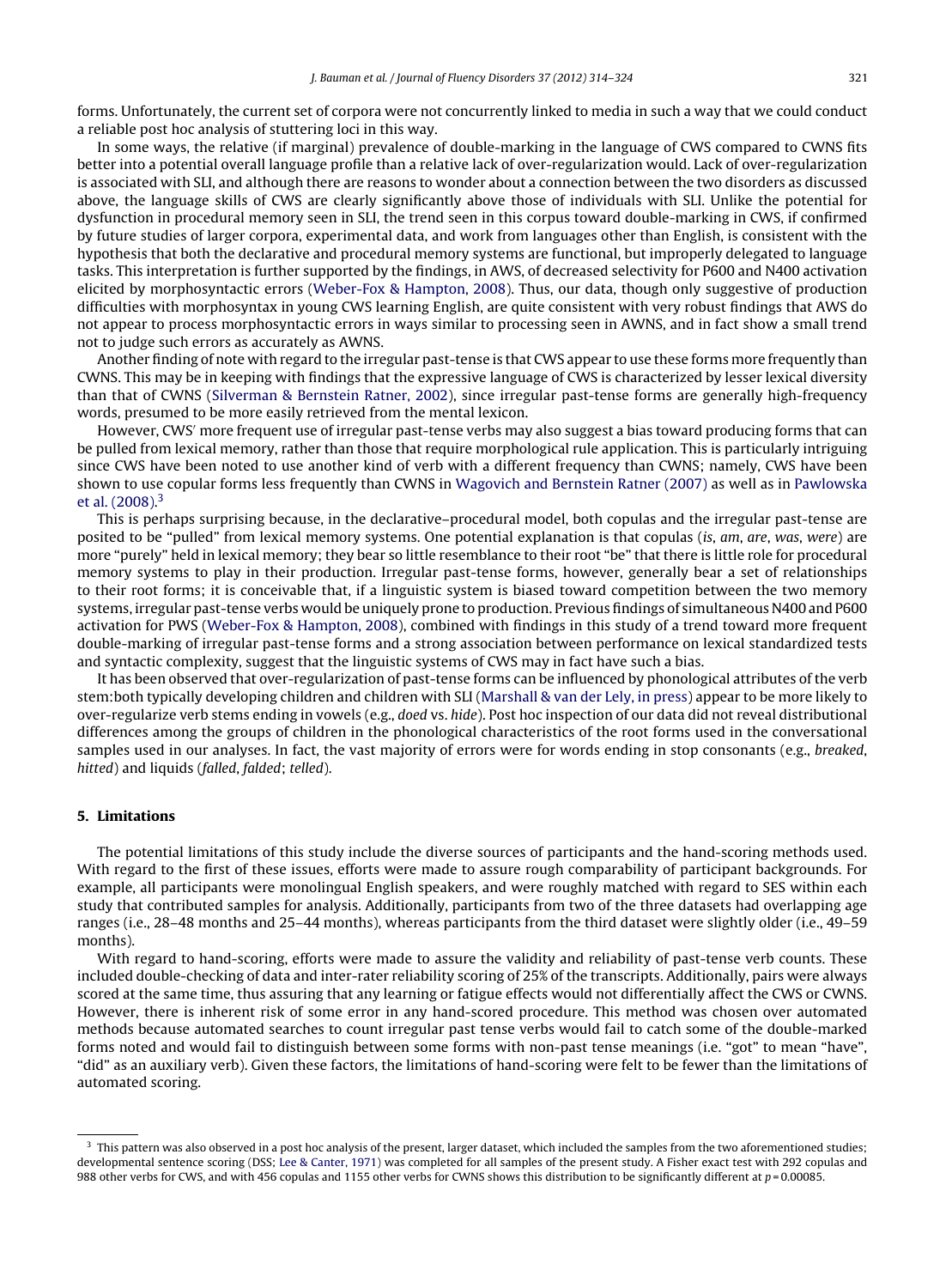## **6. Directions for future research**

The findings of a subtle trend toward more frequent use of double-marking forms among CWS relative to CWNS suggest the potential value of future experimental work exploring past-tense marking in a more controlled fashion than language sampling allows. For example, sentence completion tasks eliciting irregular past-tense forms would allow differences in double-marking to be further explored. Additionally, verb-naming tasks that could elicit either an irregular past-tense or a regular past-tense form might provide additional insight into the differences in frequency of use of the two forms between CWS and CWNS. Analyses in both cases would need to control for the overall greater frequency of irregular past-tense forms as opposed to most of their regular past-tense synonyms. [Ullman](#page-10-0) [and](#page-10-0) [Gopnik](#page-10-0) [\(1999\)](#page-10-0) provide a protocol controlling for this factor. [Ullman](#page-10-0) [and](#page-10-0) [Gopnik's](#page-10-0) [\(1999\)](#page-10-0) protocol also provides guidance in controlling for the potential interactions between irregular verbs and their regular verb neighbors (i.e., fly with irregular past-tense flew has neighbors cry and die with regular past tense forms).

Languages other than English, which is morphosyntactically impoverished, would also be particularly valuable for exploring irregular verb-marking in CWS. German, for example, has many more verbs which take an irregular past-tense form than does English, and Romance languages have several verbs which take irregular forms in the present tense as well as the past tense.

Whether in English or another language, any grammatical rule that has exceptions creating an "irregular" category can test the notion that CWS, like children with SLI, appear to be more likely to use lexical memory rather than morphological operations, or appear to apply both strategies to the same form more frequently than CWNS. One example in English is the case of irregular plurals (one foot, many feet, etc.). An attempt was made to observe differences in use of the irregular plural in the transcripts discussed here; the number of instances, however, was too few for analysis.

The original working hypotheses of the studies that contributed data to the current post hoc analysis necessitated that children with frank concomitant diagnoses of SLI or other language disorder be excluded from the sample. However, it should be noted that concomitant diagnoses of language impairment appear to be common in children who stutter ([Arndt](#page-9-0) [&](#page-9-0) [Healey,](#page-9-0) [2001\).](#page-9-0) Similarly, children who make frequent morphosyntactic errors in English (which has relatively sparse morphosyntax) would be more likely to carry such a diagnosis, and perform poorly on some of the screening instruments used in the individual contributing studies.

To our knowledge, this is the first effort to combine individual study samples of CWS across research laboratories to explore a low-incidence phenomenon in children's spontaneous language. The CHILDES Project [\(MacWhinney](#page-10-0) [&](#page-10-0) [Snow,](#page-10-0) [1985\)](#page-10-0) was established exactly for this type of purpose, and has already been exploited to find patterns of children's language skill development that would not be possible in smaller, individual studies (see the [CHILDES](#page-9-0) [Project](#page-9-0) [bibliography,](#page-9-0) [2010;](#page-9-0) [Marcus](#page-9-0) et [al.,](#page-9-0) [1992,](#page-9-0) which examined the same behaviors studied in the current report with typically developing children). Given the long history of research in stuttering that has utilized spontaneous language samples from CWS and AWS in order to determine relative language skill and the influences of sentence formulation factors on the frequency and loci of stuttering behaviors, a more formal data archiving initiative in the field of fluency may be timely. Howell et al. have initiated such a venture ([Howell,](#page-10-0) [Davis,](#page-10-0) [&](#page-10-0) [Bartrip,](#page-10-0) [2009\);](#page-10-0) larger scale initiatives containing data from multiple labs would further extend the utility of such data "banks", as would development of conventions for transcription and subject assessment/description to assure fidelity across contributions. The data from the current study were transcribed using two different conventions (SALT vs. CLAN); although both systems share inport/export "translations", a single platform, and unified conventions for data collection and transcription would facilitate future work.

In sum, this study found subtle differences in the usage frequency and error patterns of the irregular past tense in CWS and CWNS. Specifically, there was a slight trend for CWS to use irregular past-tense forms more frequently than CWNS, and there was also a trend for CWS to double-mark these forms more frequently than CWNS. These findings, in turn, can also be seen as supporting the possibility of atypical simultaneous use of declarative and procedural memory systems for morphosyntactic operations in CWS, even though not all the children learning English included in our study showed these patterns.

## **CONTINUING EDUCATION**

#### **Past tense marking in the spontaneous speech of preschool children who do and do not stutter**

**QUESTIONS** 

- 1. Past research into differences in verb usage between CWS and CWNS
	- a. suggests CWS use more verbs than CWNS
	- b. \*suggests CWS use fewer verbs than CWNS
	- c. suggests CWS use verb tense more accurately than CWNS
	- d. suggests CWS use verb tense less accurately than CWNS
	- e. suggests CWS use subject–verb agreement differently from CWNS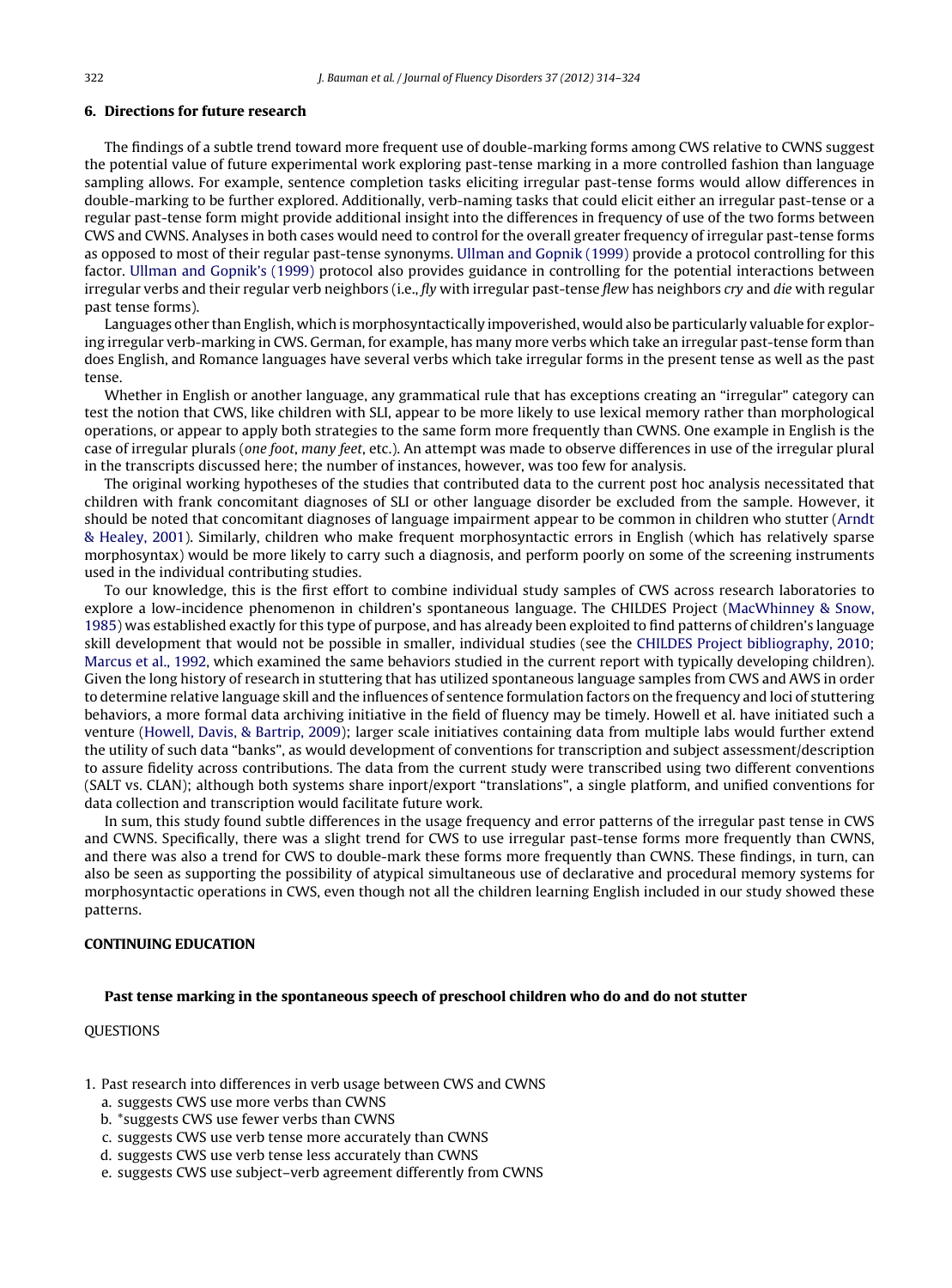- <span id="page-9-0"></span>2. The declarative–procedural model states, roughly, that
	- a. \*lexical knowledge is held in declarative memory, and morpho-syntactic performance is served by procedural memory
	- b. syntactic performance is held in declarative memory, and lexical knowledge is served by procedural memory
	- c. lexical knowledge is served by declarative and procedural memory together
	- d. syntactic performance is served by declarative and procedural memory together
	- e. people with typical language and people with SLI probably use the two memory systems comparably
- 3. The results of this study show that
	- a. \*CWS make irregular past-tense errors more often than CWNS
	- b. CWS make irregular past-tense errors less often than CWNS
	- c. CWS make irregular past-tense errors as often as CWNS
	- d. CWS and CWNS both produce irregular past-tense errors more than 30% of the time
	- e. CWS make errors on different kinds of irregular past-tense verbs than CWNS
- 4. The findings of this study showed that double-marking
	- a. occurred equally often in the errors of CWS and CWNS
	- b. tended to occur more often in the errors of CWNS than CWS
	- c. did not occur in any language sample from a CWNS
	- d. \*tended to occur more often in the errors of CWS than CWNS
	- e. occurred in half of the CWS's language samples
- 5. According to the article, double-marking may be significant because it may
	- a. be easier for a clinician to observe than a typical error in the irregular past-tense
	- b. indicate greater syntactic knowledge than a typical error of the irregular past-tense
	- c. co-occur with other forms of repetition in speech and language
	- d. \*represent the application of both declarative and procedural memory systems where one or the other would typically suffice
	- e. indicate less syntactic knowledge than a typical error of the irregular past-tense

## **Acknowledgments**

Research by [Pawlowska](#page-10-0) et [al.](#page-10-0) [\(2008\)](#page-10-0) supported by a grant from the National Institutes on Deafness and other Communication Disorders (DC00559).

## **References**

Alm, P. A. (2004). Stuttering and the basal ganglia circuits: A critical review of possible relations. Journal of Communication Disorders, 37, 325–369.

Anderson, J. D., & Conture, E. G. (2000). Language abilities of children who stutter: A preliminary study. Journal of Fluency Disorders, 25, 283–304.

- Anderson, J. D., & Conture, E. G. (2004). Sentence-structure priming in uoung children who do and do not stutter. Journal of Speech, Language & Hearing Research, 47, 552–571.
- Anderson, J. D., Pellowski, M. W., & Conture, E. G. (2005). Childhood stuttering and dissociations across linguistic domains. Journal of Fluency Disorders, 30, 219–253.
- Anderson, J. D., Wagovich, S. A., & Hall, N. E. (2006). Nonword repetition skills in young children who do and do not stutter. Journal of Fluency Disorders, 31, 177–199.
- Arndt, J., & Healey, C. (2001). Concomitant disorders in school-age children who stutter. Language, Speech, and Hearing Services in Schools, 32, 68–78.

Bajaj, A. (2007). Analysis of oral narratives of children who stutter and their fluent peers: kindergarten through second grade. Clinical Linguistics & Phonetics, 21, 227–245.

- Beal, D. S., Quraan, M. A., Cheyne, D. O., Taylor, M. J., Gracco, V. L., & De Nil, L. F. (2011). Speech-induced suppression of evoked auditory fields in children who stutter. NeuroImage, 54, 2994–3003.
- Berman Hakim, H., & Bernstein Ratner, N. (2004). Nonword repetition abilities of children who stutter: An exploratory study. Journal of Fluency Disorders, 29, 179–199.
- Bernstein, N. (1981). Are there constraints on childhood dysfluency? Journal of Fluency Disorders, 6, 341–350.
- Bernstein Ratner, N., & Silverman, S.(2000). Parental perceptions of children's communicative development at stuttering onset, Journal of Speech, Language. And Hearing Research, 43, 1252–1263.

Bloodstein, O., & Bernstein Ratner, N. (2008). A handbook on stuttering (6th ed.). Clifton Park, NY: Thomson Delmar.

Brownell, R. (2000). Receptive one-word picture vocabulary test. Novato, CA: Academic Therapy Publications.

Byrd, C. T., Conture, E. G., & Ohde, R. N. (2007). Phonological priming in young children who stutter: Holistic versus incremental processing. American Journal of Speech-Language Pathology, 16, 43–53.

CHILDES Project. (2010). 3104 publications based on the use of CHILDES. Retrieved from:. http://talkbank.org/usage/childesbib.pdf

Coulter, C. E., Anderson, J. D., & Conture, E. G. (2009). Childhood stuttering and dissociations across linguistic domains: A replication and extension. Journal of Fluency Disorders, 34, 257–278.

Cuadrado, E., & Weber-Fox, C. (2003). Atypical syntactic processing in individuals who stutter: Evidence from event-related brain potentials and behavioral Measures. Journal of Speech, Language and Hearing Research, 46, 960–976.

Dunn, L. M., Dunn, L. M., Robertson, G. J., & Eisenberg, J. L. (1981). Peabody Picture Vocabulary Test-revised. Lebanon, IN: American Guidance Service.

Ervin, S. M. (1964). Imitation and structural change in children's language. In E. Lenneberg (Ed.), New directions in the study of language (pp. 163–190). Cambridge, MA: MIT Press.

Gardner, M. (2000). Expressive One-Word Picture Vocabulary Test. Austin, TX: Pro-Ed.

Gleitman, L. R., Kassidy, K., Nappa, R., Papafragou, A., & Trueswell, J. C. (2005). Hard words. Language and Learning Development, 1, 23–64.

Gouvea, A. C., Phillips, C., Kazanina, N., & Poeppel, D. (2010). The linguistic processes underlying the P600. Language and Cognitive Processes, 25, 149–188.

Hall, N. E., Higgins, K., Wagovich, S. A., Farkas, L., Cote, E., Russell, L., et al. (2007). A developmental study of normal fluency and language. In J. Au-Yeung, & M. M. Leahy (Eds.), Research, treatment, and self-help in fluency disorders: New horizons (pp. 130–135). Dublin, Ireland: International Fluency Association.